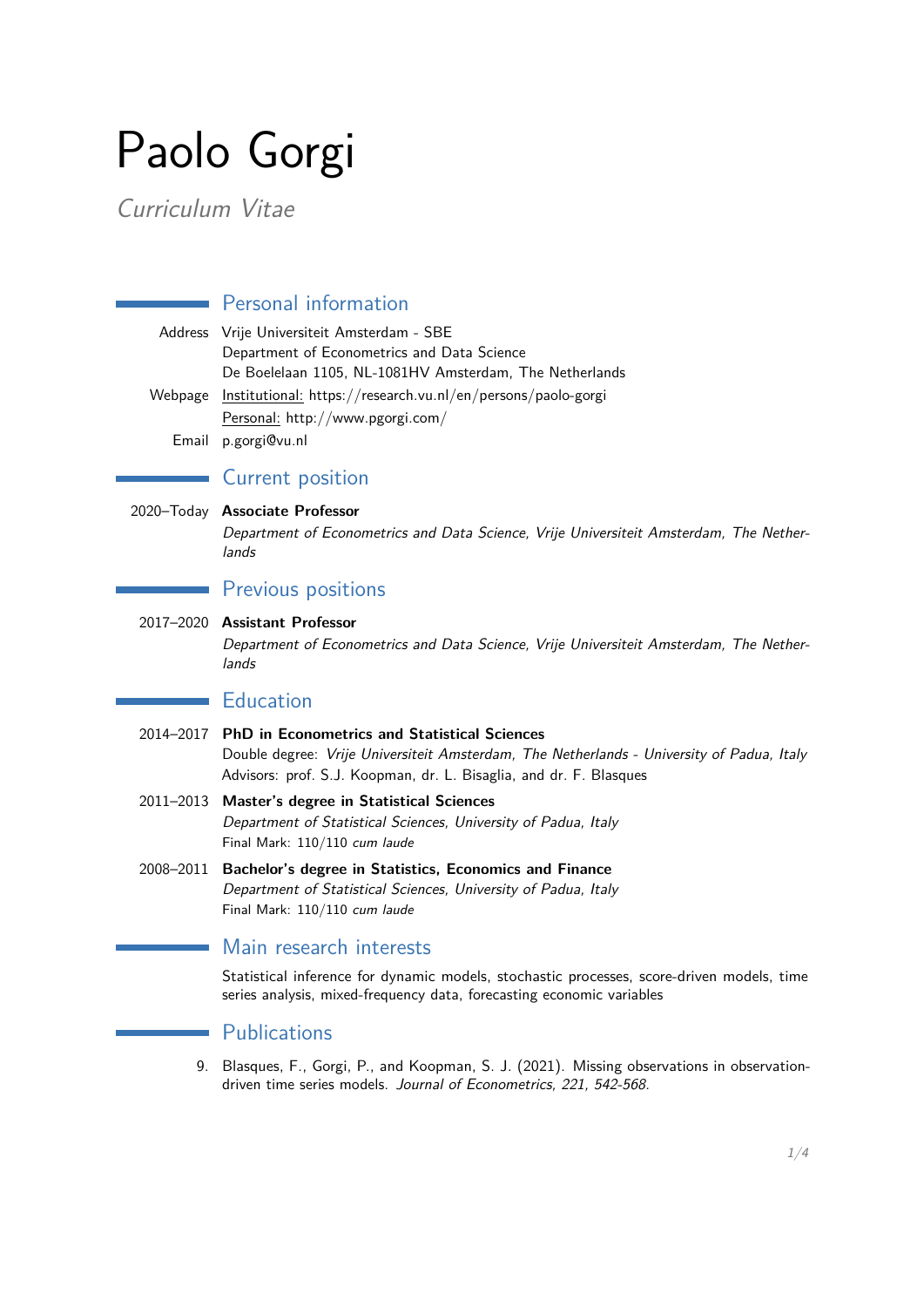- 8. Gorgi, P. (2020). Beta–negative binomial auto-regressions for modelling integer-valued time series with extreme observations. Journal of the Royal Statistical Society: Series B, 82, 1325-1347.
- 7. Gorgi, P., Koopman, S. J., and Lit, R. (2019). The analysis and forecasting of tennis matches using a high-dimensional dynamic model. Journal of the Royal Statistical Society: Series A, 182, 1393-1409.
- 6. Blasques, F., Gorgi, P., and Koopman, S. J. (2019). Accelerating score-driven time series models. Journal of Econometrics, 212, 359-376.
- 5. Gorgi, P., Koopman, S. J., and Li, M. (2019). Forecasting economic time series using score-driven dynamic models with mixed data sampling. *International Journal of Forecasting*, 35, 1735-1747.
- 4. Gorgi, P., Hansen, P. R., Janus, P., and Koopman, S. J. (2019). Realized Wishart-GARCH: A Score-driven Multi-Asset Volatility Model. Journal of Financial Econometrics, 17, 1-32.
- 3. Angelini, G., and Gorgi, P. (2018). DSGE Models with observation-driven time-varying volatility. Economics Letters, 171, 169-171.
- 2. Blasques, F., Gorgi, P., Koopman, S. J., and Wintenberger, O. (2018). Feasible invertibility conditions and maximum likelihood estimation of observation-driven models. Electronic Journal of Statistics, 12, 1019-1052.
- 1. Gorgi, P. (2018). Integer-valued autoregressive models with survival probability driven by a stochastic recurrence equation. Journal of Time Series Analysis, 39, 150-171.

## **Working papers**

- 3. Gorgi, P., and Koopman, S. J. (2020). Beta observation-driven models with exogenous regressors: a joint analysis of realized correlation and leverage effects. (submitted)
- 2. Gorgi, P., Koopman, S. J., and Lit, R. (2020). Estimation of final standings in football competitions with premature ending: the case of COVID-19. (submitted)
- 1. Gorgi, P., Koopman, S. J., and Schaumburg, J. Time-Varying Vector Autoregressive Models with Structural Dynamic Factors. (working paper)

## Talks in seminars and conferences

- Sep 2019 Forecasting economic time series using score-driven models with mixed-data sampling (Oral presentation), AMASES 2019 meeting, Perugia, Italy.
- Jun 2019 Missing observations in observation-driven time series models (Oral presentation), IAAE 2019 conference, Nicosia, Cyprus.
- Mar 2019 A general class of observation-driven time series models for bounded data: theory and applications (Oral presentation), INET workshop on score-driven models, Cambridge, UK.
- Oct 2018 Missing observations in observation-driven time series models (Oral presentation), RMSE workshop, Koblenz, Germany.
- Jun 2018 Forecasting economic time series using score-driven models with mixed-data sampling (Oral presentation), RCEA workshop, Rimini, Italy.
- May 2018 Missing observations in observation-driven time series models (Oral presentation), NESG 2018 conference, Amsterdam, The Netherlands.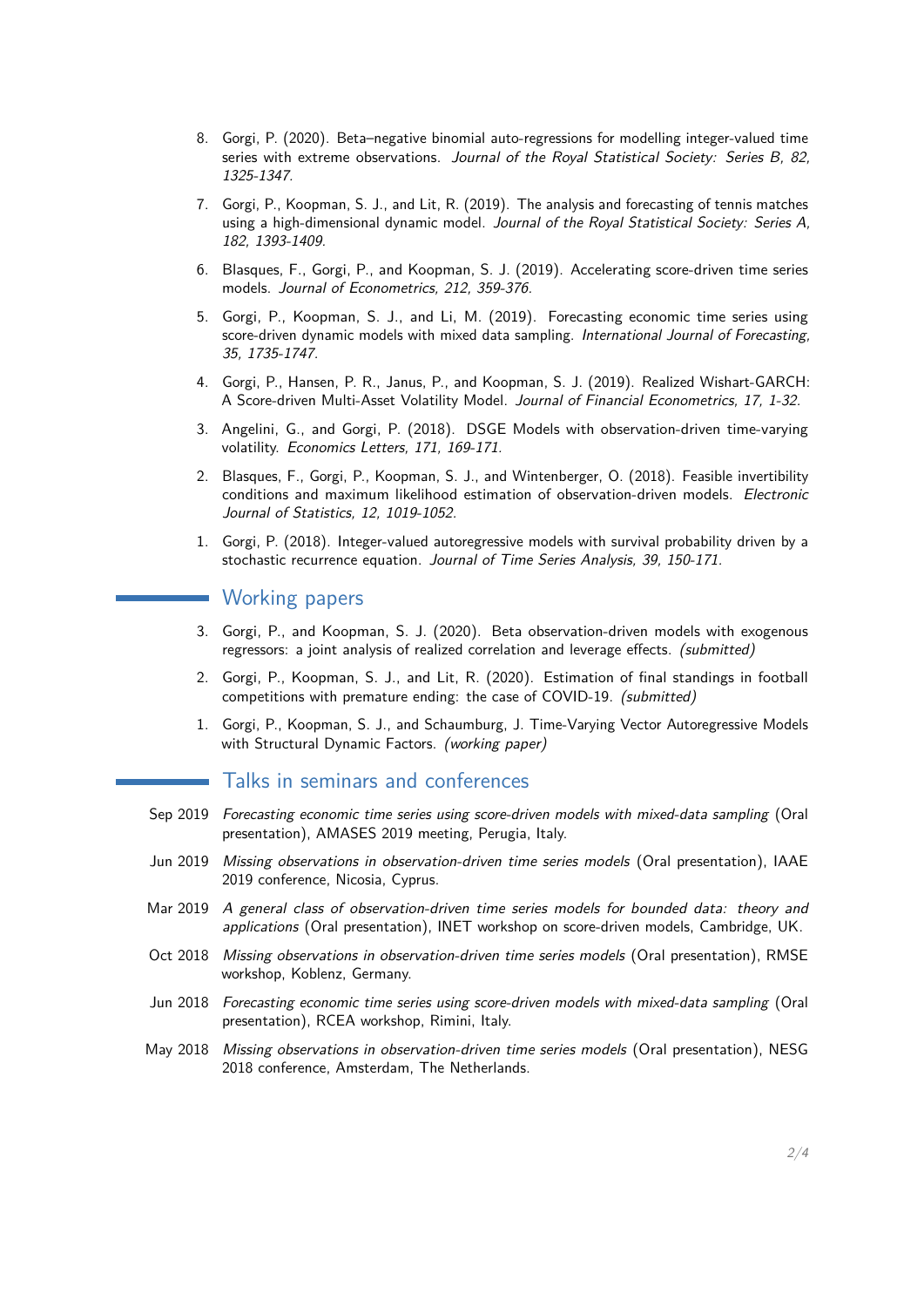- Nov 2017 Forecasting economic time series using score-driven models with mixed-data sampling (Oral presentation), Central Bank Forecasting, Federal Reserve Bank of St. Louis, USA.
- Aug 2017 Feasible invertibility conditions and MLE of observation-driven models (Oral presentation), ESEM 2017 conference, Lisbon, Portugal.
- Aug 2016 Integer-valued Autoregressive Models with Dynamic Survival Probability Driven by a Stochastic Recurrence Equation (Oral presentation), COMPSTAT 2016 conference, Oviedo, Spain.
- Jun 2016 Accelerating Score-Driven Models: Optimality, Estimation and Forecasting (Poster presentation), NESG conference, KU Leuven, Belgium.
- Feb 2016 On the consistency of the MLE for observation-driven models (Seminar), VU University Amsterdam, The Netherlands.
- Dec 2015 Observation driven models: theory and methods (Seminar), Department of Statistical Sciences, University of Padua, Italy.

## Referee service

a.

Journal of Econometrics - Journal of Business & Economic Statistics - Journal of Financial Econometrics - Econometric Theory - Econometrics and Statistics - International Journal of Forecasting - Journal of Forecasting - Statistical Methods & Applications - Journal of Sports Analytics.

## Teaching experience

#### **Tinbergen Institute**

Lecturer: Advanced Time Series Econometrics (a.y. 2020/2021 - ongoing)

#### **Vrije Universiteit Amsterdam**

Coordinator and Lecturer: Data Science Methods (a.y. 2018/2019 - ongoing) Financial Econometrics (a.y. 2017/2018 - ongoing) Data Analysis 1 (a.y.  $2017/2018$  - ongoing)

#### Teaching assistant:

Econometrics 1 (a.y. 2017/2018 - 2019/2020) Business Statistics (a.y. 2016/2017, 2019/2020) Introduction to Time Series (a.y. 2018/2019) Calculus 1 (a.y. 2017/2018) Empirical Econometric Modeling (a.y. 2016/2017) Business Mathematics (a.y. 2016/2017)

## Thesis supervision

## PhD students:

James Sampi (ongoing) - Noah Stegehuis (ongoing)

#### Master students:

Ekta Sharma - Glara Sofi - Roman Shchurko - Max Diender - Stijn de Keijzer - Abdellah Saddrati - Verhad Alaydrus - Warmenhoven Pieter - Sen Yang - Stefan Eijgenraam - Floor Hemstra - Job Nijhoff - Benjamin Oosterom - Joyce Xue